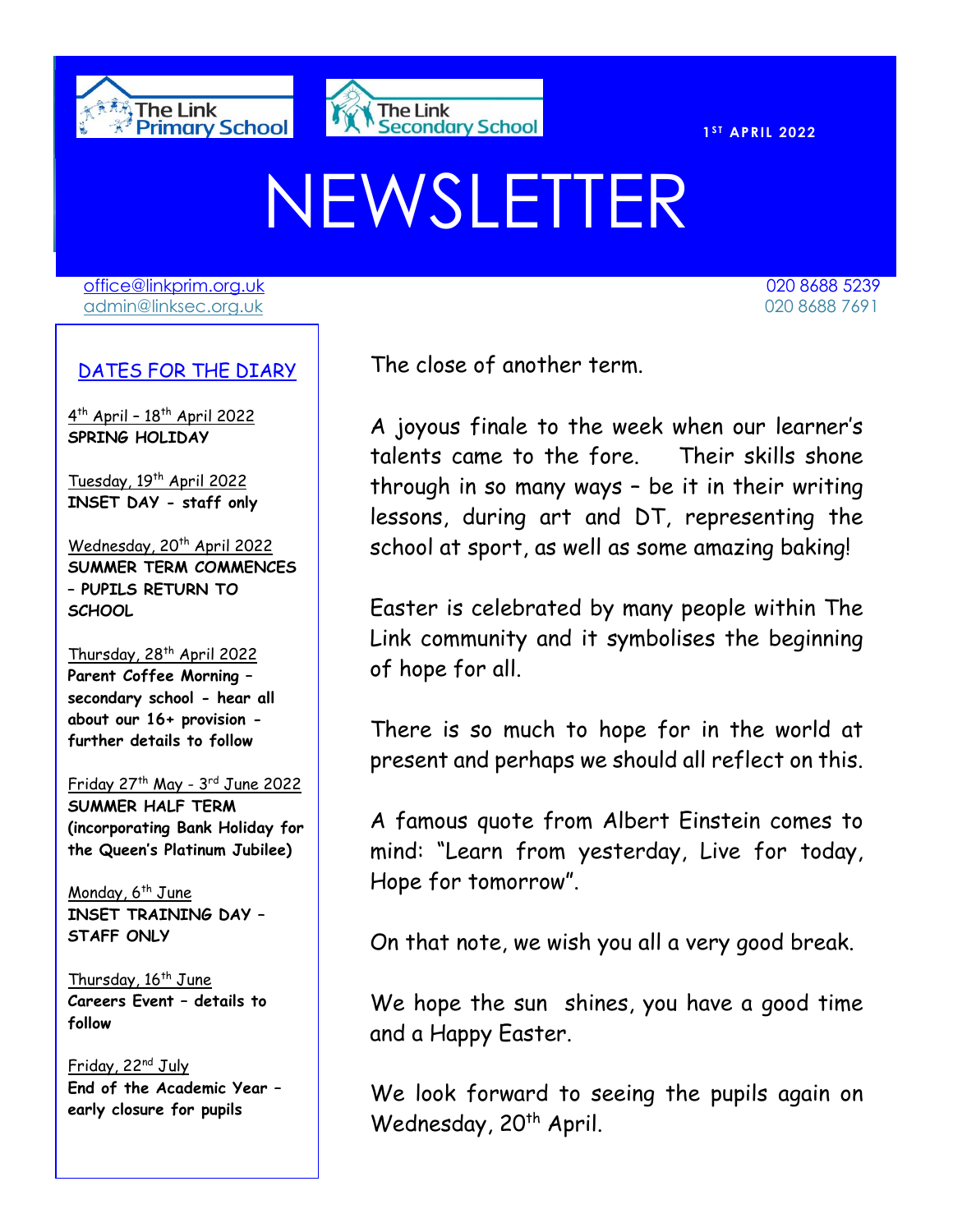## **WHAT'S BEEN HAPPENING AT THE PRIMARY SCHOOL?**

Pine Class thoroughly enjoyed their Easter egg hunts this week. With one taking place in a local park and another a bit closer to home, they certainly had lots of opportunities to find the hidden eggs.

We hear that one of the hunts ended up in Sandy's office – luckily the chocolate eggs were still there!





There was an outbreak of rabbits in Maple Class mid-week, when following an art and DT lesson, a herd appeared outside the school office, showing off their beautiful ears and whiskers. Always full of mischief, the herd returned on Friday (April Fool's Day) offering some crisps. Kathy was very taken aback when a huge snake popped out of the tube, causing much laughter amongst our 'maple pranksters'.



## **WHAT'S BEEN HAPPENING AT THE SECONDARY SCHOOL?**

This week Hannah Wallwork, Deputy Headteacher takes time to explain rewards, values and post cards at the secondary school.

#### **Values and Postcards**

I am really happy to be writing about our values and postcards this week as we have had so many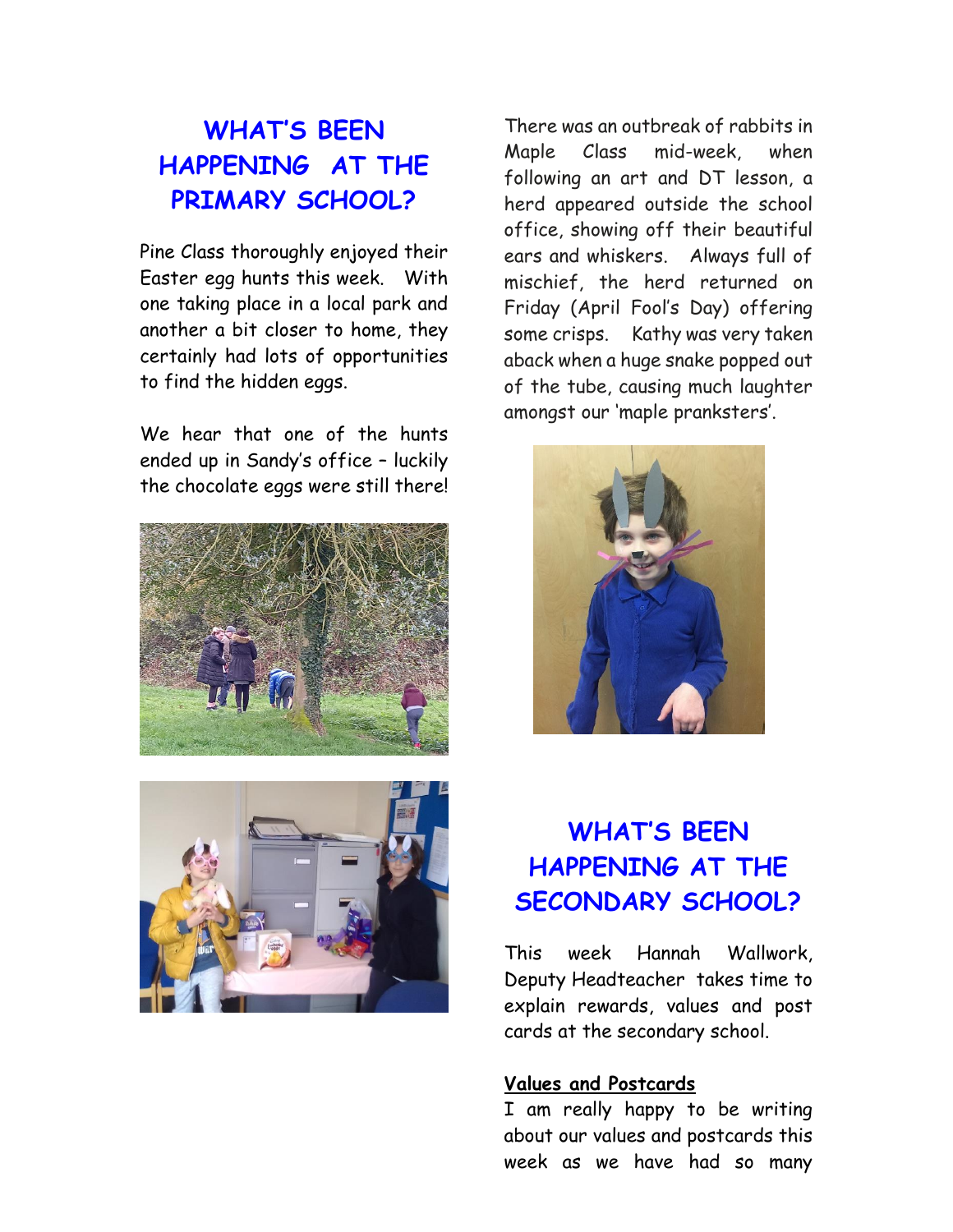opportunities recently at the Secondary School to show how amazing our students are when it comes to promoting these values in everyday situations.

Our school values are rooted in our vision for all of our children here at the secondary school. We want everyone to start their journey into adulthood with a great sense of Wellbeing, Independence, Communication and Achievement ('WICA'). We think that our students develop in these areas every day by constantly working through our Link Priorities and also by upholding our school values in everything they do. Our seven values are reflected in our classes who are named after local heroes who represent each of these qualities.

- Success Weir Class David Weir, Paralympian gold medallist
- Resilience Rowsell Class Joanna Rowsell, Olympic cyclist who has battled alopecia
- Courage Johnson Class Amy Johnson, pioneering solo pilot
- Positivity Ernie Fuller a former head of The Link Secondary School who established an environment of positivity at the school
- Charity Tomlin Class Françoise Tomlin, founder of the Link Schools
- Kindness Wood Class Wilfred Wood, the first black bishop in the Church of England
- Fairness Yates Class Rose Yates, a suffragette who campaigned for equal rights for women

When our students show these values in their day to day actions, they can receive postcards as rewards and even win hot chocolate with Sandy!



Recently we have had some amazing examples of Charity, particularly from Johnson Class who organised charity cake sales for Children in Need and Red Nose Day: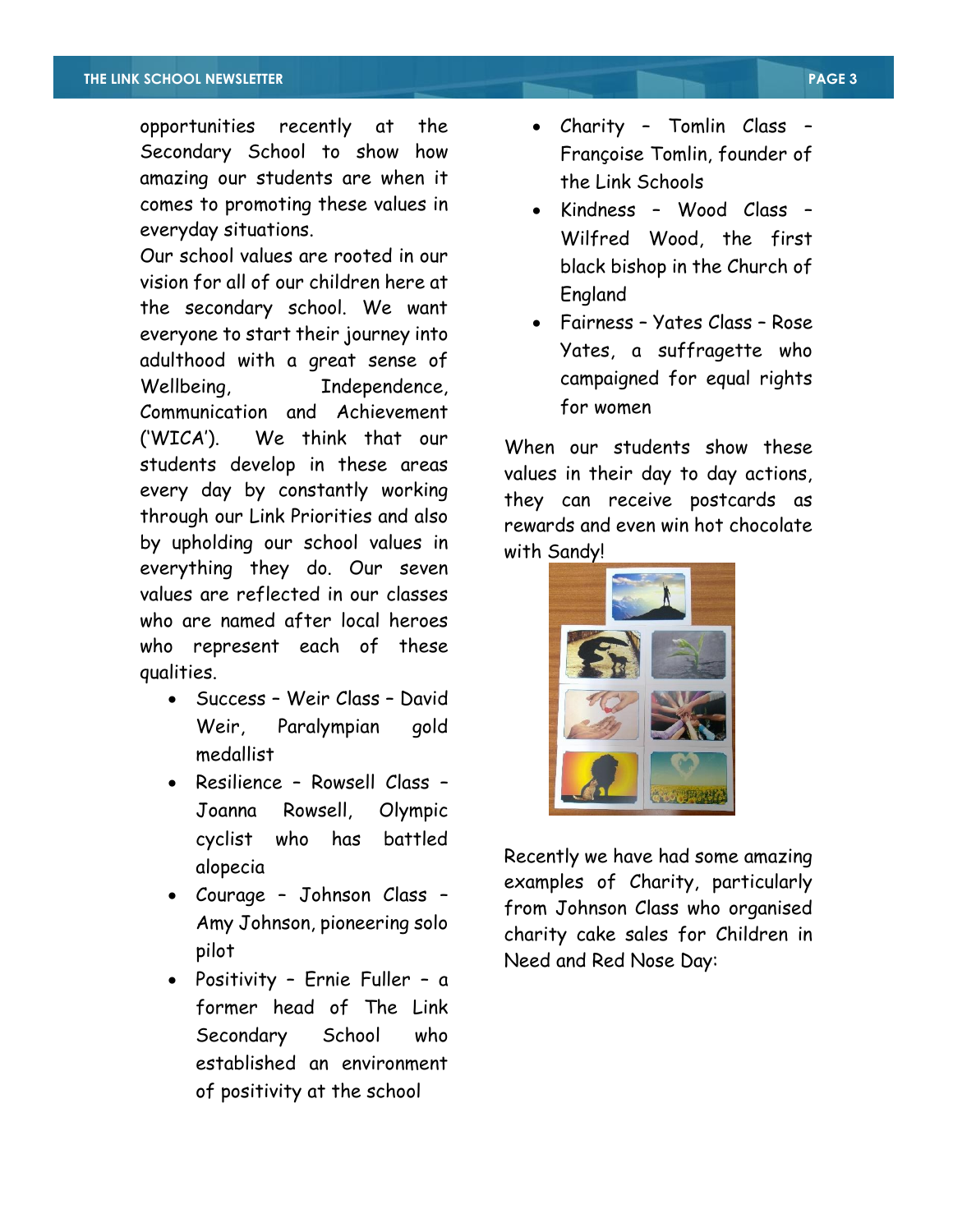



We have also seen some expressions of self-reflection and kindness from Weir Class who have been writing affirmations in the playground:



This week we had an excellent trip out to The Globe theatre as we have been learning about some of Shakespeare's works recently in our English lessons.



Last week students were visited by Sky Blue Theatre Company who did some Shakespeare workshops with our students and got everyone involved in acting out the famous scenes from A Midsummer Night's Dream and Macbeth. Our students showed great courage and positivity for joining in with the drama!



We have seen the value of kindness from Yates Class recently as they all made beautiful teapots and bookmarks for Mother's Day.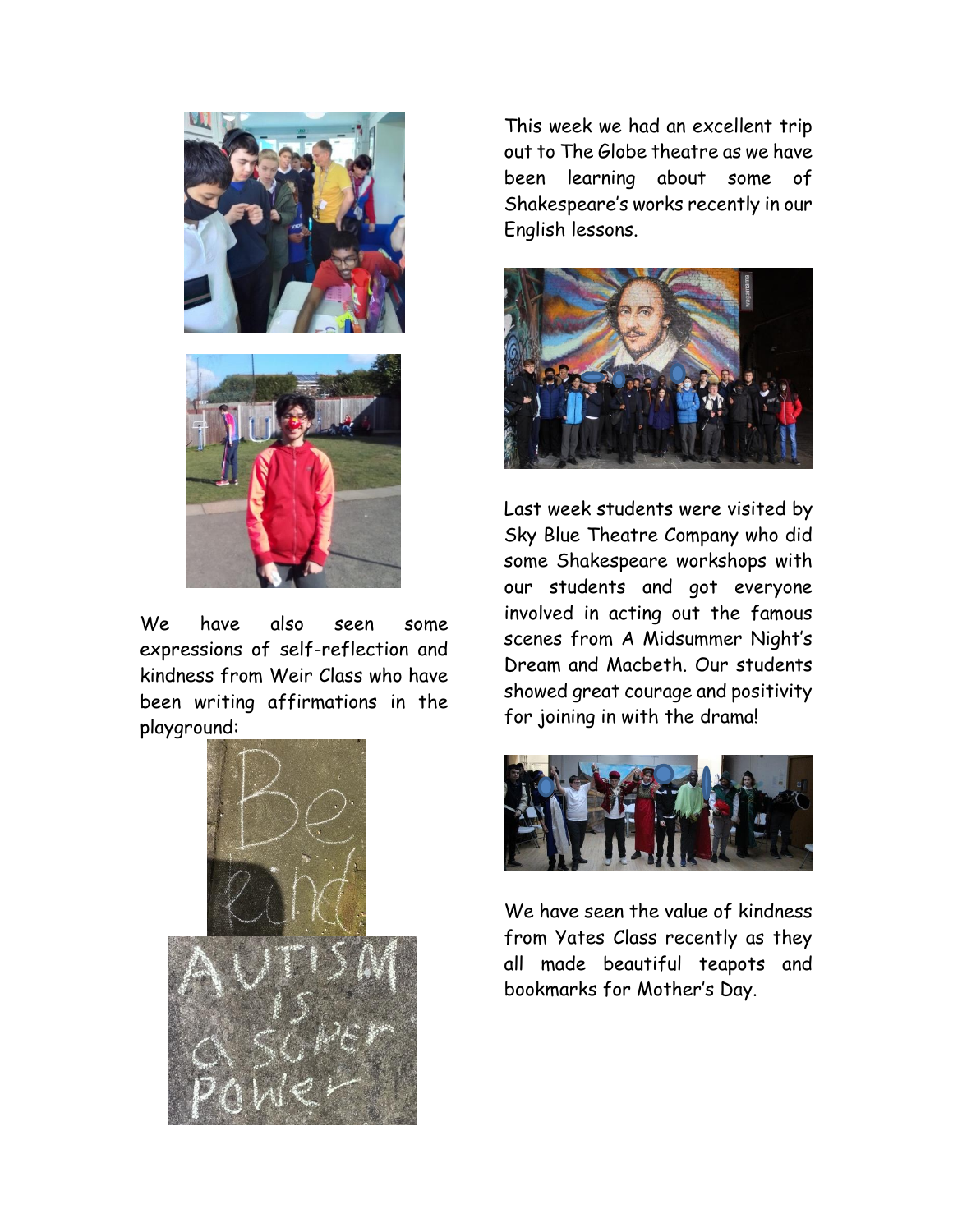#### **THE LINK SCHOOL NEWSLETTER PAGE 5**



We also have another brilliant example of success from Ben in Yates who made an amazing model of The Globe theatre!



Finally, huge congratulations are in order for four of our students who, having entered a poetry competition, have been selected to have their poems submitted for publication!

Here is what the organisers at Young Writers had to say:

*"Link Secondary students continue to impress with their passion for creativity as four talented members of the school community* 

*celebrated their success in the latest Young Writers' Poetry Competition.*

*The theme of the national competition was Empowered – Future Voices, which was promoted as an opportunity for young people to express themselves through poetry.*

*Aiden, Alex, Idris and Niall all certainly rose to the occasion with inspiring and thought-provoking poems.*

*Our four budding writers will see their amazing work published in the Young Writers' Empowered Anthology.*

*Sian Jones, who teaches English at Link Secondary, said "The students' poems were authentic and fascinating. It was wonderful to read them and to hear such confident and vivid emotions being expressed."*

Our winners are: Aiden, Wood Class, for 'What Is Love?' Alex, Weir Class, for 'The Chinese New Year Poem' Idris, Wood Class, for 'The Trees And Us' Niall, Johnson Class, for 'The Madhouse'